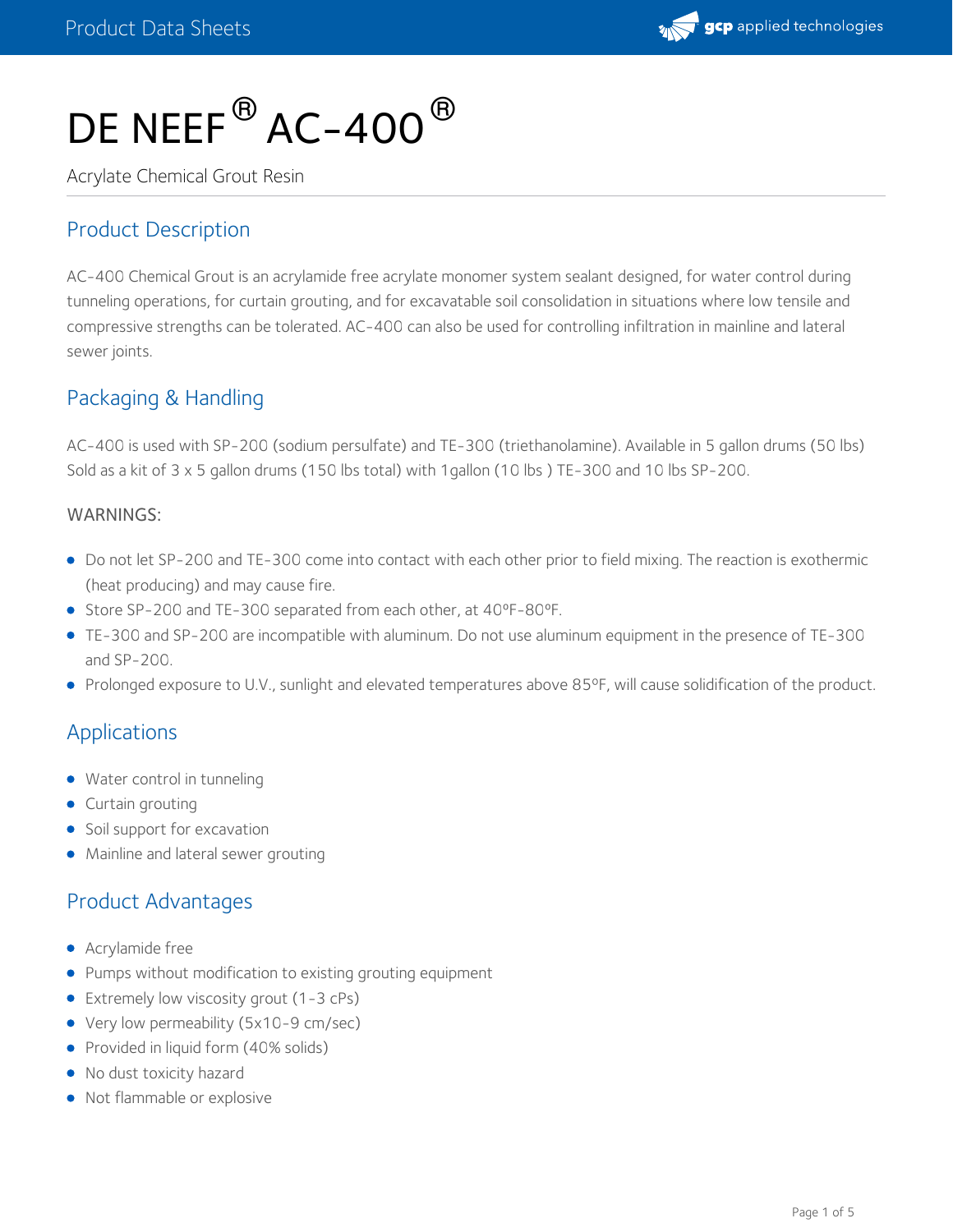

# Properties

| AC-400 RESIN           |                                                       |  |
|------------------------|-------------------------------------------------------|--|
| Appearance             | Straw yellow liquid                                   |  |
| Density                | 9.8 lbs/gal                                           |  |
| Percent solids         | 39-41%                                                |  |
| Specific Gravity       | 1.2                                                   |  |
| <b>Boiling Point</b>   | 200°F (93°C)                                          |  |
| Solubility in water    | 100%                                                  |  |
| Toxicity               | Very low toxicity (no certification program required) |  |
| Acute Oral Toxicity    | LD <sub>50</sub> 5000 mg/kg                           |  |
|                        |                                                       |  |
| <b>AC-400 SOLUTION</b> |                                                       |  |
| Viscosity              | $1 - 3$ cps                                           |  |
| Density                | 8.6 lbs/gal (1.04 mg/ml)                              |  |
| pH                     | $6.5 - 7.5$                                           |  |
| Stability              | 3 days catalyzed                                      |  |
|                        |                                                       |  |

#### AC-400 CURED

Appearance: White, flexible gel

Solubility: Insoluble in water, kerosene, gasoline, Gel swells slightly in presence of water

Permeability: Substantially impermeable to water (5x10<sup>-9</sup> cm/sec) Stable in 100% humidity. Can dehydrate in dry conditions

Chemical Resistance; Resistant against bacteria, fungi, and chemicals found in sewer systems

Note: The data shown above reflects typical results based on laboratory testing und controlled controlled controlled controlled controlled controlled controlled controlled controlled controlled controlled controlled contro

# Installation Guidelines

A chemical grout will result from mixing the following components:

GROUT TANK. AC-400, TE-300, and water

SP TANK SP-200 and water

When these components are properly mixed and brought together, the resulting chemical grout will form an impermeable, durable. The AC-400 chemical grout has a variable gel time from 5 seconds to 1 hour to handle most sealing conditions. The viscosity of a 12 percent solution of the chemical grout shall not be more than 1-3 cps depending on temperature.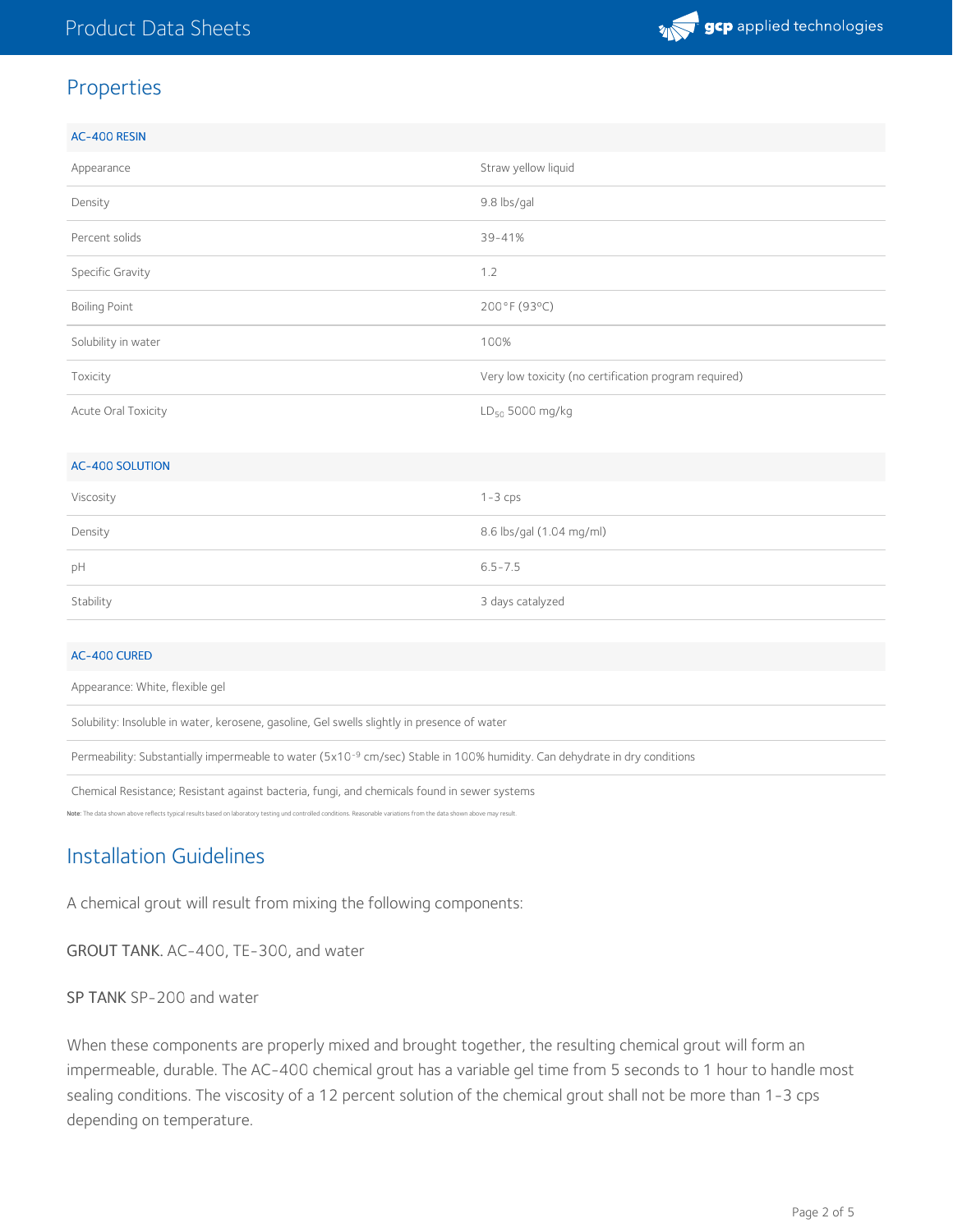

### Mixing Instructions

GROUT TANK should first be filled with 15 gallons water, then 15 gallons (3 drums) of AC-400 Grout should be added. Add 1 gal (one jug=1 gal= 10 lbs) of TE-300. Mix well.

SP TANK should be filled with 30 gallons water, then add 10 lbs. SP-200 (1 pail= 10 lbs). Mix well.

CAUTION: AC-400 Acrylate Chemical Grout, TE-300 (Triethanolamine) and SP-200 (Sodium Persulfate) are toxic. Workers handling these chemicals must wear rubber gloves, goggles and waterproof shoes.

#### For Curtain Grouting Applications

The following typical formulation may be used in the field at 15°C (59°F) to give approximately 30 minutes gel time:

| <b>GROUT TANK</b>                      | WT%   | <b>POUNDS</b> | <b>GALLONS</b> |
|----------------------------------------|-------|---------------|----------------|
| Water                                  | 19    | 95            | 11.5           |
| AC-400 (40% solution)                  | 30    | 147           | 15.0           |
| TE-300 Triethanolamine (85%)           | 0.5   | 2.5           | 0.25           |
| KF-500 Potassium Ferricyanide (10% 0.5 |       | 2.5           | 0.30           |
| Solution)                              |       |               |                |
| <b>SP TANK</b>                         |       |               |                |
| Water                                  | 49.5  | 245.2         | 29.7           |
| SP-200 Sodium Persulfate               | 0.5   | 2.5           |                |
| <b>TOTAL</b>                           | 100.0 | 494.7         | 56.8           |

KF-500 is a retarder for AC-400 grouting applications. It is packaged as 4 oz. of Potassium Ferricyanide powder, which should be diluted with 36 ounces water to make a 10% solution. The solution as mixed provides 0.5% KF-500 as shown in the Curtain Grouting Application above.

Other formulations are available for extended gel times. Contact DE NEEF® Technical Services.

#### TYPICAL FORMULATIONS:

#### For Sewer Sealing Applications

The following typical formulations may be used in the field at 15°C (59°F) to give approximately 60 seconds gel time:

| <b>GROUT TANK</b>            | <b>POUNDS</b> | <b>GALLONS</b> |
|------------------------------|---------------|----------------|
| Water                        | 125           | 15             |
| AC-400 (40% solution)        | 150           | 15             |
| TE-300 Triethanolamine (85%) |               | 0.5            |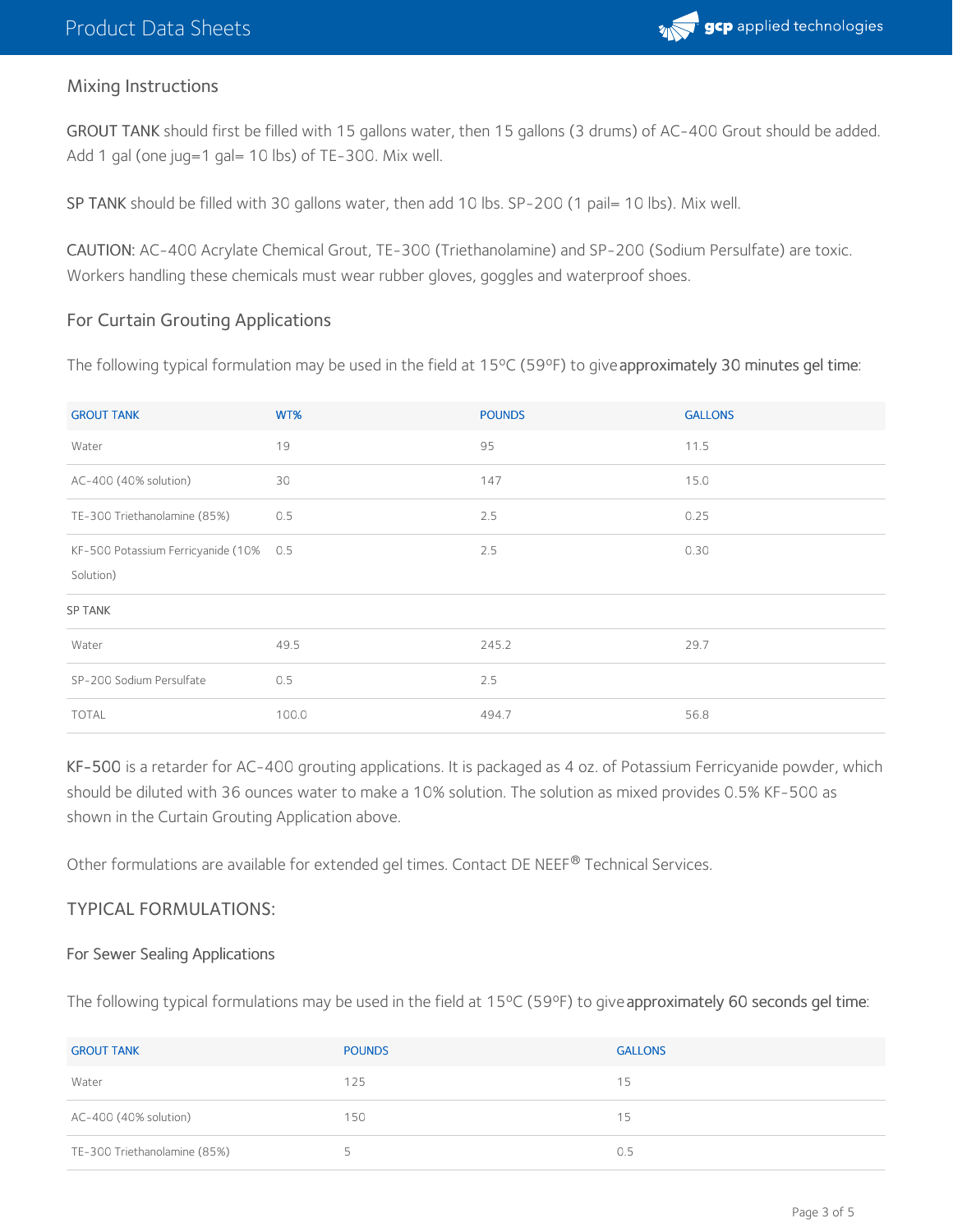

#### SP TANK

| Water                    | 250 | 30    |
|--------------------------|-----|-------|
| SP-200 Sodium Persulfate |     |       |
| <b>TOTAL</b>             | 535 | $60*$ |

\*The 1/2 gallon of TE-300 and 5 lbs of SP-200 offset each other in volume and were not figured in the total gallons.

The following typical formulation may be used in the field at 15°C (59°F) to give approximately 20 seconds gel time:

| <b>GROUT TANK</b>            | <b>POUNDS</b> | <b>GALLONS</b> |
|------------------------------|---------------|----------------|
| Water                        | 125           | 15             |
| AC-400 (40% solution)        | 150           | 15             |
| TE-300 Triethanolamine (85%) | 10            | 1              |
| <b>SP TANK</b>               |               |                |
| Water                        | 250           | 30             |
| SP-200 Sodium Persulfate     | 10            |                |
| <b>TOTAL</b>                 | 535           | 60*            |

\*The 1/2 gallon of TE-300 and 5 lbs of SP-200 offset each other in volume and were not figured in the total gallons.

Set times will vary depending on temperature and humidity. Always preform a cup test to determine the actual gel time of each mixed batch. Additional SP-200 may be added to shorten the gel time. If grout is left in tank overnight, always perform a new cup test before beginning next days grouting.

# Health and Safety

Always use protective clothing, gloves and goggles consistent with OSHA regulations during use. Avoid eye and skin contact. Do not ingest. Refer to Safety Data Sheet for detailed safety precautions.

AC-400 Grout consists of a mixture of low toxicity acrylate monomers with a small amount of methylenebisacrylamide (MBA) cross linker which is not neurotoxic.

AC-400 Acrylate Grout is not neurotoxic and does not present a dust toxicity hazard.

# Limitations

This product is not intended to fill large void spaces.